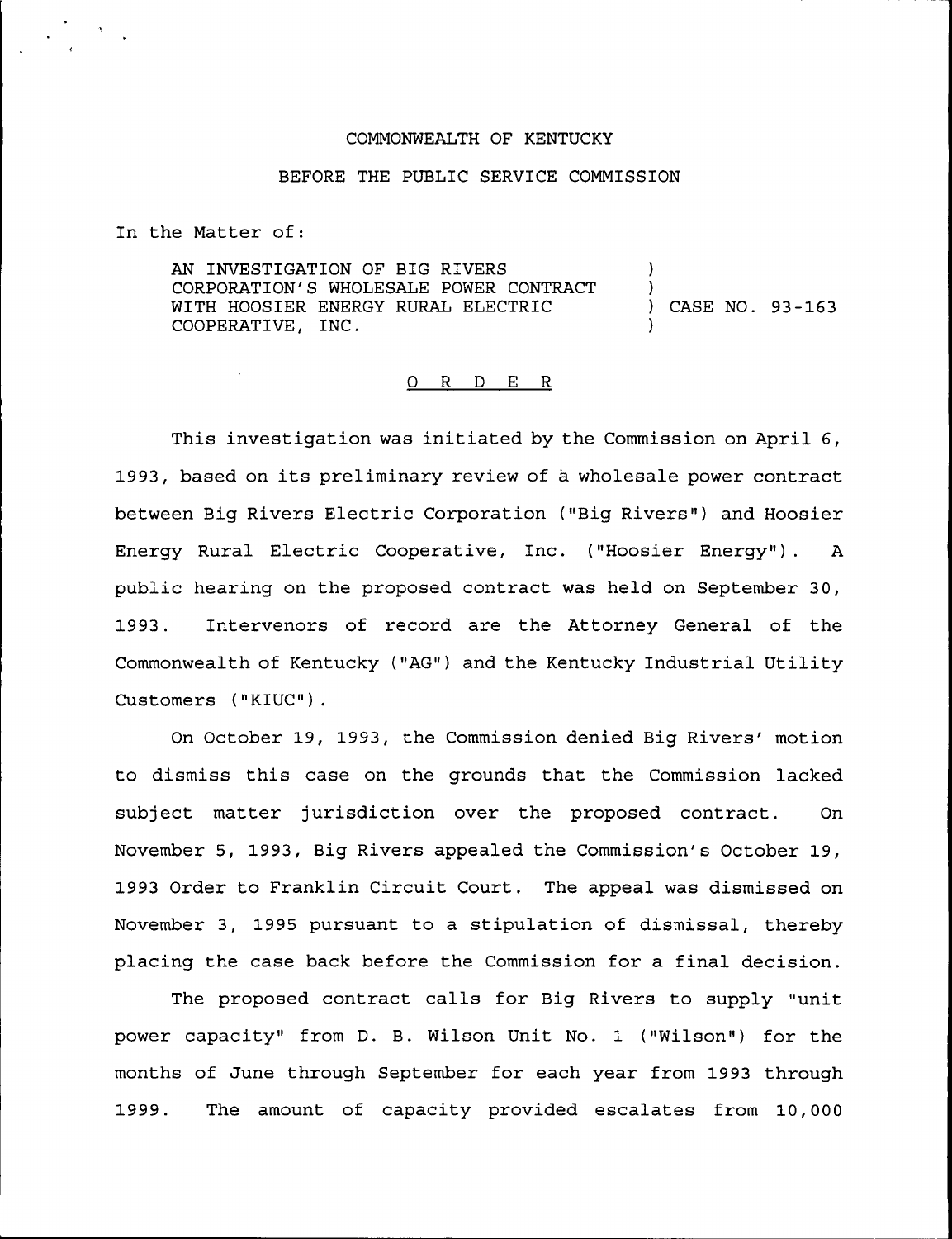kilowatts in 1993 to 170,000 kilowatts in 1999; the rates escalate from \$4.85 per kilowatt-month in 1993 to \$7.50 per kilowatt-month in 1999. For "unit power energy" taken under the contract, Hoosier Energy will pay rates escalating from 21 mills per kilowatt-hour in 1993 to 31 mills per kilowatt-hour in 1999. The contract was approved by the Rural Electrification Administration in 1993.

The AG and KIUC offer different positions on the contract. The AG commends Big Rivers for generating additional revenue by making a four month peaking sale when a year-round firm capacity sale could not be made. KIUC does not strongly oppose the contract but recommends that two conditions be imposed to assure that Big Rivers' native load customers are not adversely affected by the contract. Those conditions are that: (1) energy sales under the contract be assigned the highest incremental fuel cost incurred on Big Rivers' system at the time of the sale, and; (2) Hoosier Energy be required to pay capacity charges on any energy purchases during the Dctober to May period not covered by the contract.

Big Rivers states that while the contract is structured as a unit power sale from Wilson, the energy will be priced at system incremental costs. Thus, fuel costs for energy sold might or might not be from Wilson since the energy will be priced at the incremental fuel costs resulting from the economic dispatch of Big Rivers' system. Big Rivers contends that KIUC's first condition would result in a departure from the Commission's fuel adjustment clause ("FAC") regulation by requiring it to assign the highest fuel cost incurred on the system at the time of the Hoosier Energy

 $-2-$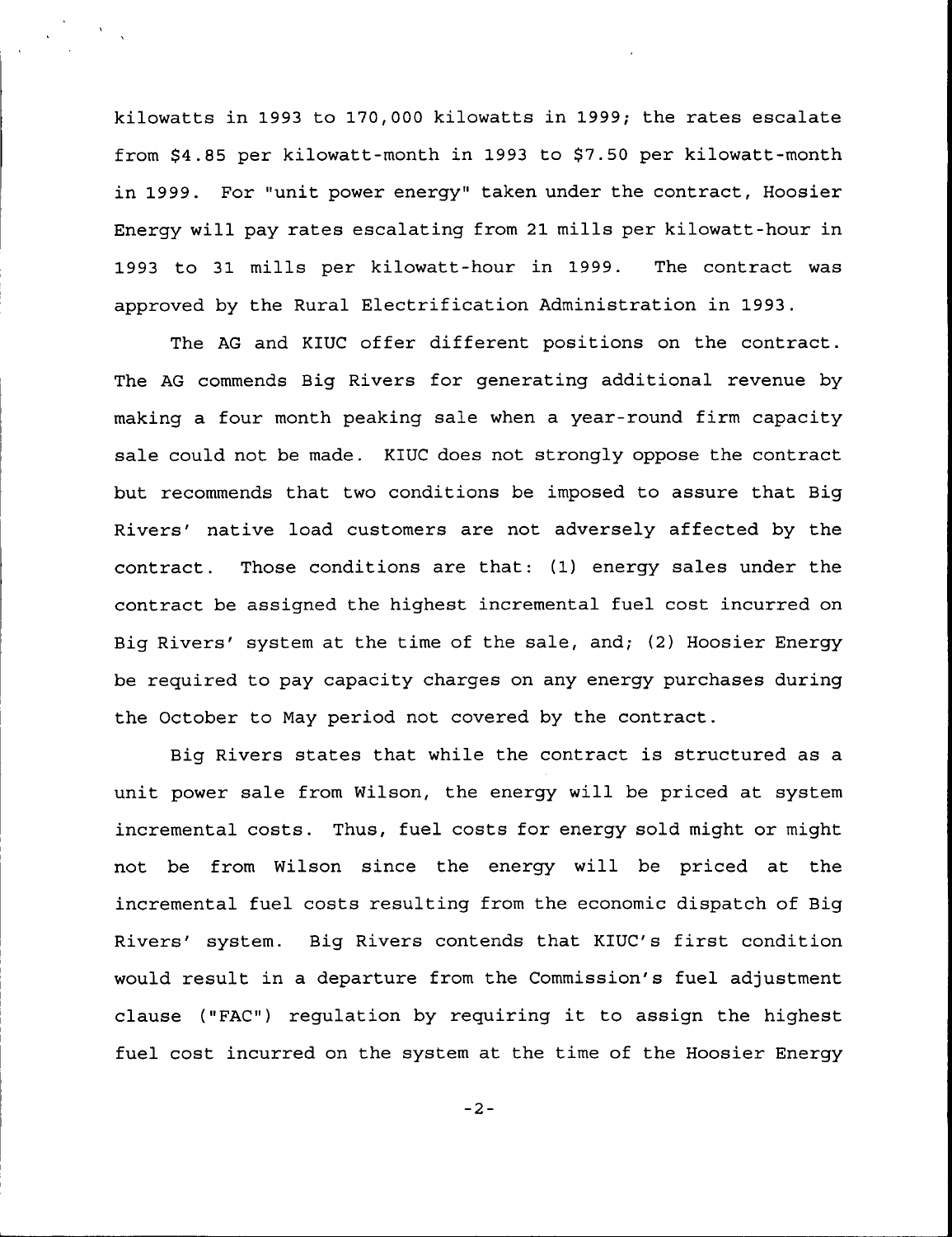sale to inter-system sales regardless of whether the higher cost is actually "related to" the Hoosier Energy sale. In response to KIUC's second proposed condition, Big Rivers states that neither it nor the Commission can unilaterally alter the terms of the contract; Big Rivers suggests that should it attempt to impose such a condition, Hoosier Energy would opt to purchase power elsewhere during the October to May period rather than make capacity payments on economy power purchases.

Based on the evidence of record and being otherwise sufficiently advised, the Commission finds that KIUC has failed to demonstrate the need for or reasonableness of either of its proposed conditions. Big Rivers' intention to reflect the fuel costs related to the sale as <sup>a</sup> credit in its FAC calculation is consistent with both industry practice and the Commission's FAC regulation. KIUC's proposal that the Hoosier Energy sale be priced at the system's highest fuel cost at the time of the sale appears to be based solely on the desire to have the system's lowest cost generation assigned to native load customers regardless of the circumstances affecting the sale and the manner in which the system is dispatched. While the Commission would like to see the lowest cost generation assigned to Big Rivers' native load customers, our focus in this case is whether the revenue to be received under the sale to Hoosier Energy is reasonable and in the best interests of Big Rivers' and its native load customers.

KIUC's proposal would assign the lowest cost generation to native load customers even though such generation might not have

 $-3-$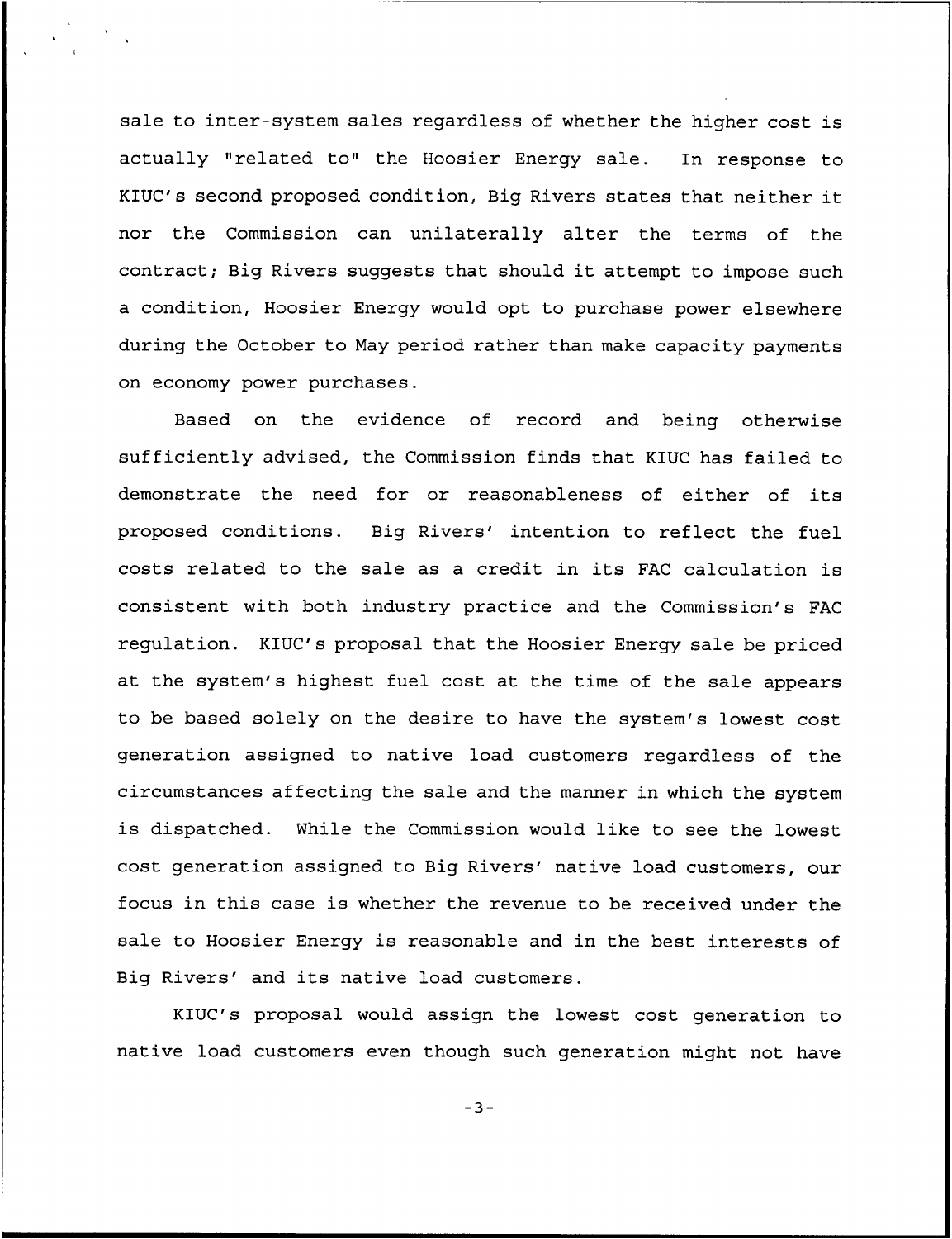been dispatched absent the Hoosier Energy sale. In theory under an economic dispatch operation, the generating units with the lowest operating costs are run first, followed by the incrementally higher cost units on an as needed basis. Unfortunately, many utilities, including Big Rivers, cannot operate under a theoretical economic dispatch because they have one or more high volume, minimum-take coal contracts with vintage prices above current market prices.

For these utilities, the obligation to purchase large quantities of above-market priced coal skews their economic dispatch because the higher cost units must be run first to avoid excessive inventory levels. Consequently, it is the lower cost generation that is often run on an incremental basis to make offsystem sales, such as the one proposed here to Hoosier Energy. Under these circumstances, assigning fuel costs under the contract based on the actual dispatching order of generating units is reasonable. Furthermore, native load customers will not be adversely affected by this allocation of fuel costs because they will not pay for more than they would have paid absent the sale to Hoosier Energy.

KIUC's second condition, requiring Hoosier Energy to pay capacity charges on energy purchased during the eight months not covered by the contract, is neither reasonable nor within the scope of the proposed contract. Capacity charges are properly included in a sale of power only when the seller has set aside some generating capacity for the benefit of the buyer.

 $-4-$